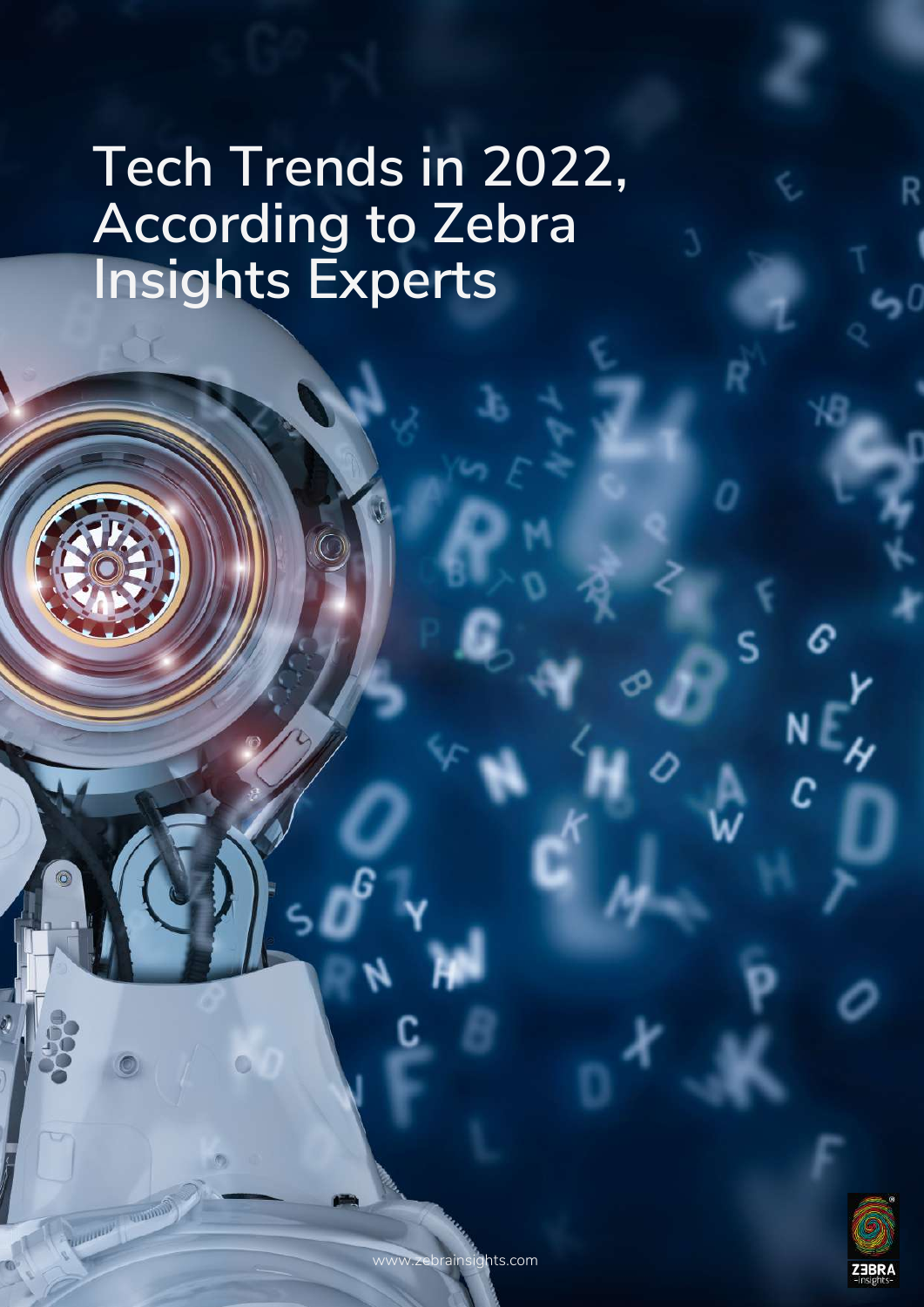## Table of **Contents**

**Tech Trend #01 |** Mobility in 2022

**Tech Trend #02 |** FinTech in 2022

**Tech Trend #03 |** HealthTech and Neuroscience in 2022

**Tech Trend #04 |** Metaverse in 2022

**Tech Trend #05 |** Future of Work and Education in 2022

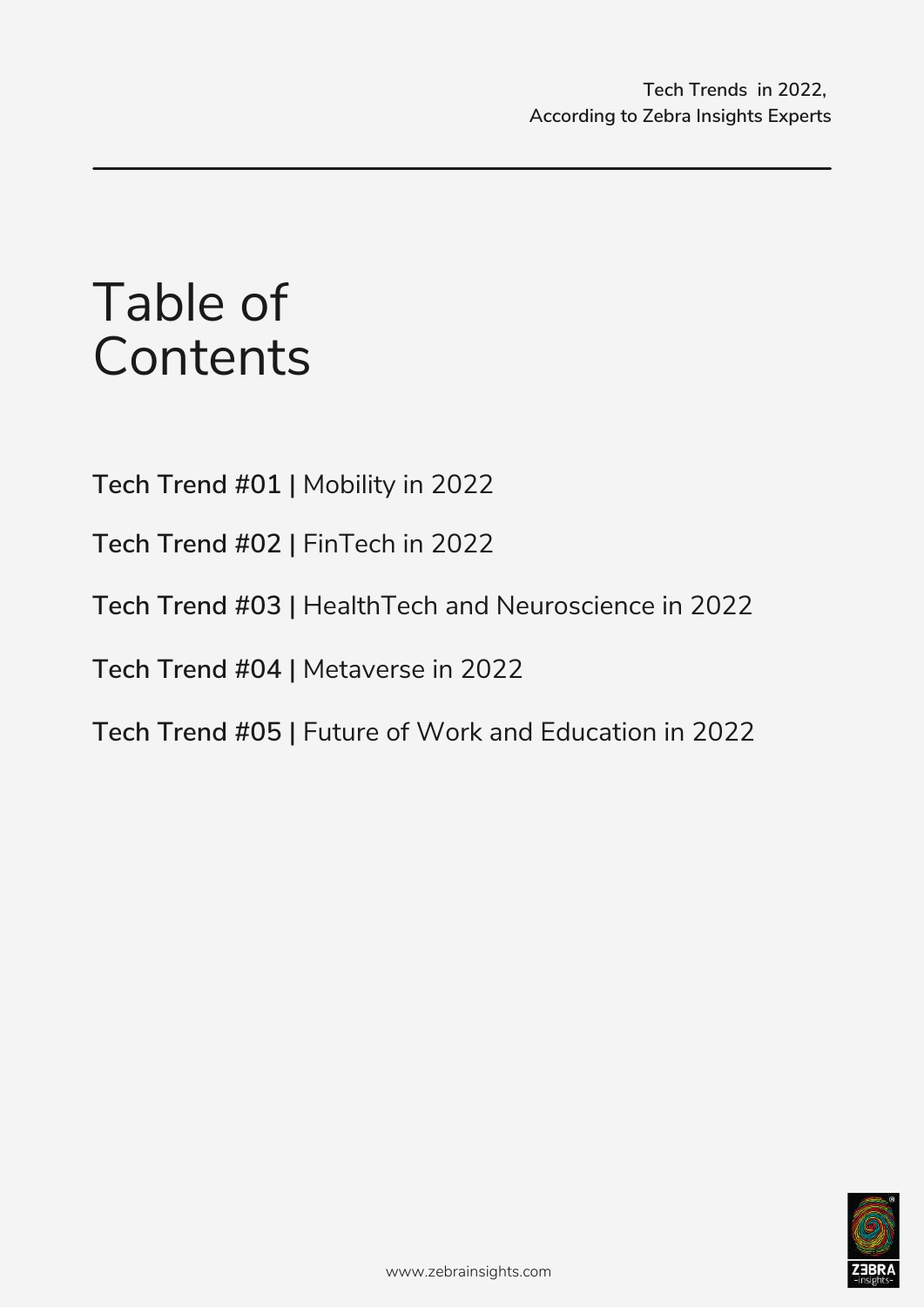# Introduction

**2021 was an exciting year for technology developments despite the ongoing pandemic: from new steps towards the metaverse to the acceleration of clean and sustainable tech. We have asked our industry experts, senior business executives and global thought leaders to share their views on the most important global tech trends they foresee in 2022.**



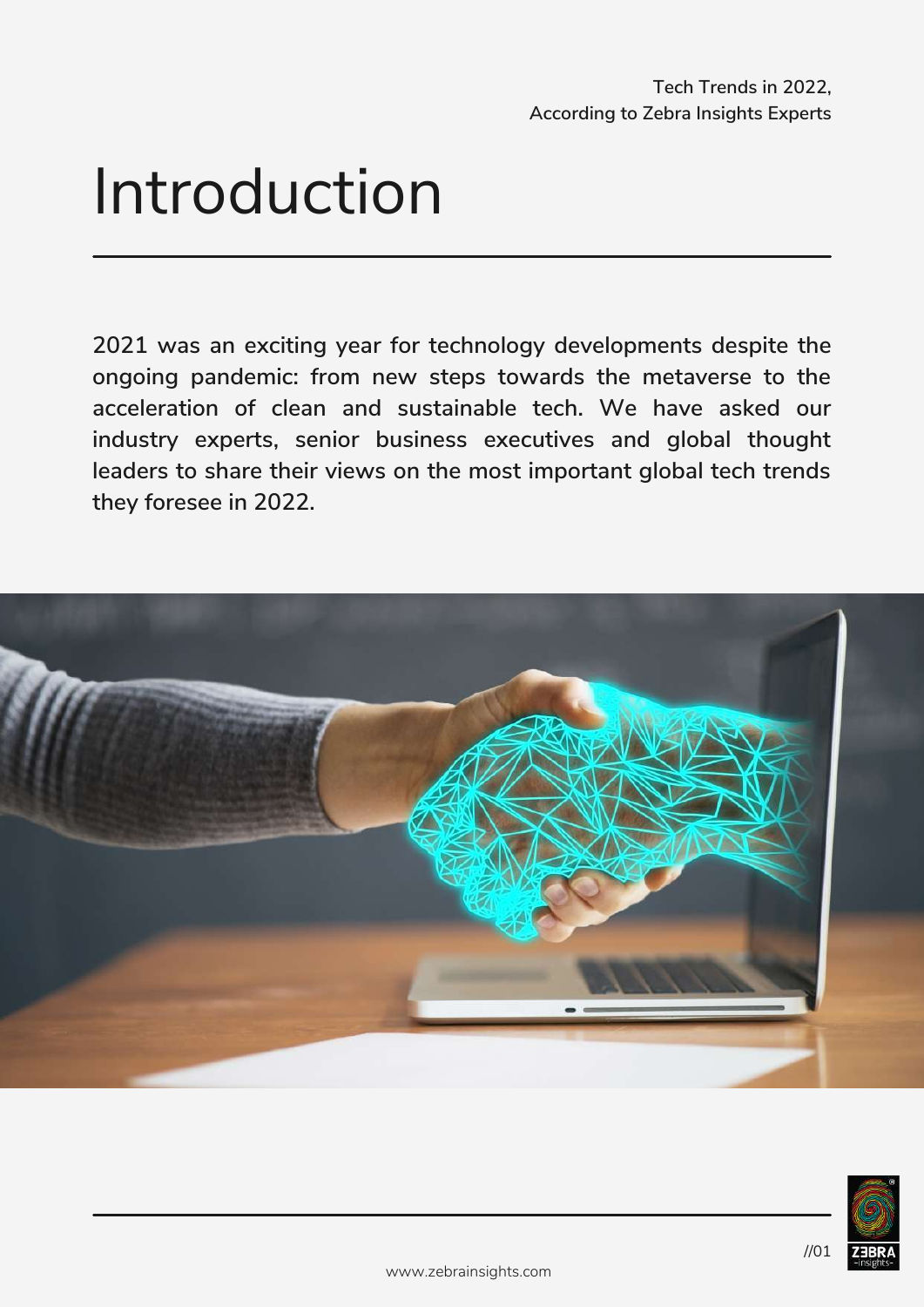

### **Tech Trend #01: Mobility in 2022**

Although the COVID-19 pandemic is far from over, mobility has returned to pre-crisis levels. But the industry faces changes in consumer preferences, technology, and regulation.



*Source: S&P Global Market Intelligence; McKinsey analysis 2021* dai in 2020. SPAC = s

McKinsey's recent Global COVID-19 Automotive & Mobility Consumer Survey stated a clear preference to travel less than before the COVID-19 pandemic. Additionally, consumers' mobility preferences going forward, including which modes of transport they choose, will also look different. New innovations in autonomous driving, connectivity, electrification, and shared/smart mobility are back in play. Meanwhile, the industry is wrestling with several challenges, from a shortage of semiconductor chips to realising net-zero vehicles. And finally, major regions of the world have set ambitious goals for decarbonisation—for example, the European Union's "Fit for 55" plan and China's decarbonisation plan—that will require a holistic mobility shift from cars to other means of transport. Moreover, on the local level many cities are pushing ahead with stricter regulations on car usage.[1]



[1] The mobility industry's [rebound--but](https://www.mckinsey.com/industries/automotive-and-assembly/our-insights/mobilitys-rebound-an-industry-recovers-but-where-is-it-heading) where is it heading? | McKinsey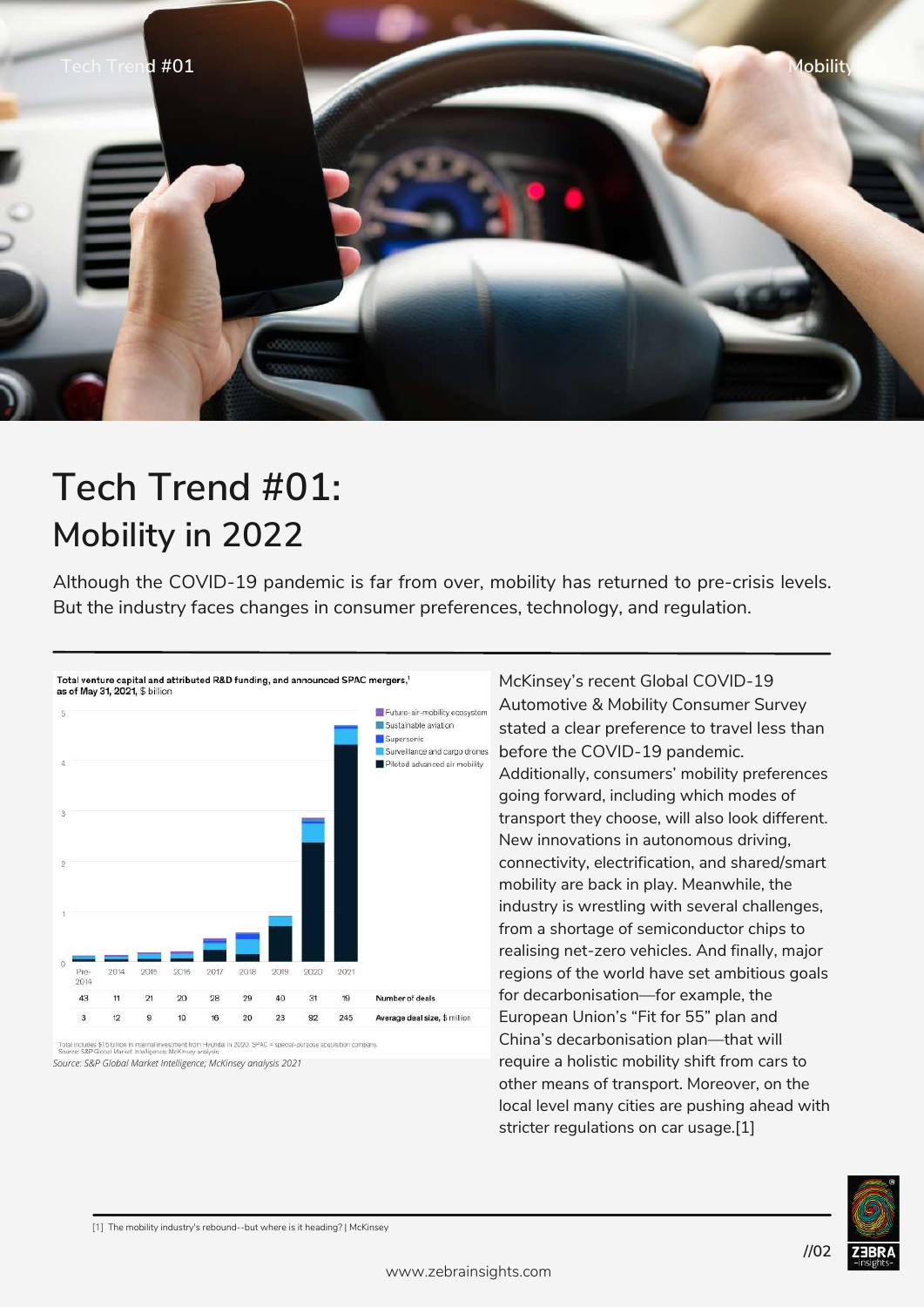#### **Perspectives from a Zebra Insights Expert**

"The emerging SEA: sharing, electrification and automation (SEA) mobility trends are accelerating globally with more than \$20 billion being invested in 2021 alone and an exponential ramp-up is expected in 2022.

Whether they're focusing on electric propulsion, batteries, charging infrastructure, on-demand models, or automated vehicles for passenger, delivery or industrial applications, companies are quickly reaching unicorn valuations, one reached trillion-dollar valuation alone.

We saw more IPOs in emerging mobility in 2021- some via SPAC (special purpose acquisition company) models and 2022 will have a bevy of new companies going public.

We are fast approaching the inflection point for the SEA change as a flood of capital hits mobility startups across the globe as investors from all countries are joining including governments. Mobility is heating up, more traditional investors are participating, and there are more cross-sector opportunities including energy and climate than ever before."

- Timothy Papandreou, Founder at Emerging Transport Advisors



*Timothy Papandreou has nearly two decades of global experience on all modes of transport. He is the founder of Emerging Transport Advisors providing strategic guidance to clients to prepare for the active, shared, electric and automated disruptions to the transport system and broader society. As the former strategic partnerships manager at Google X and Waymo, he collaborated with crossfunctional teams to prepare the commercialization and launch of the world's first fully self-driving ride hailing service, while being fully immersed in the technology.*

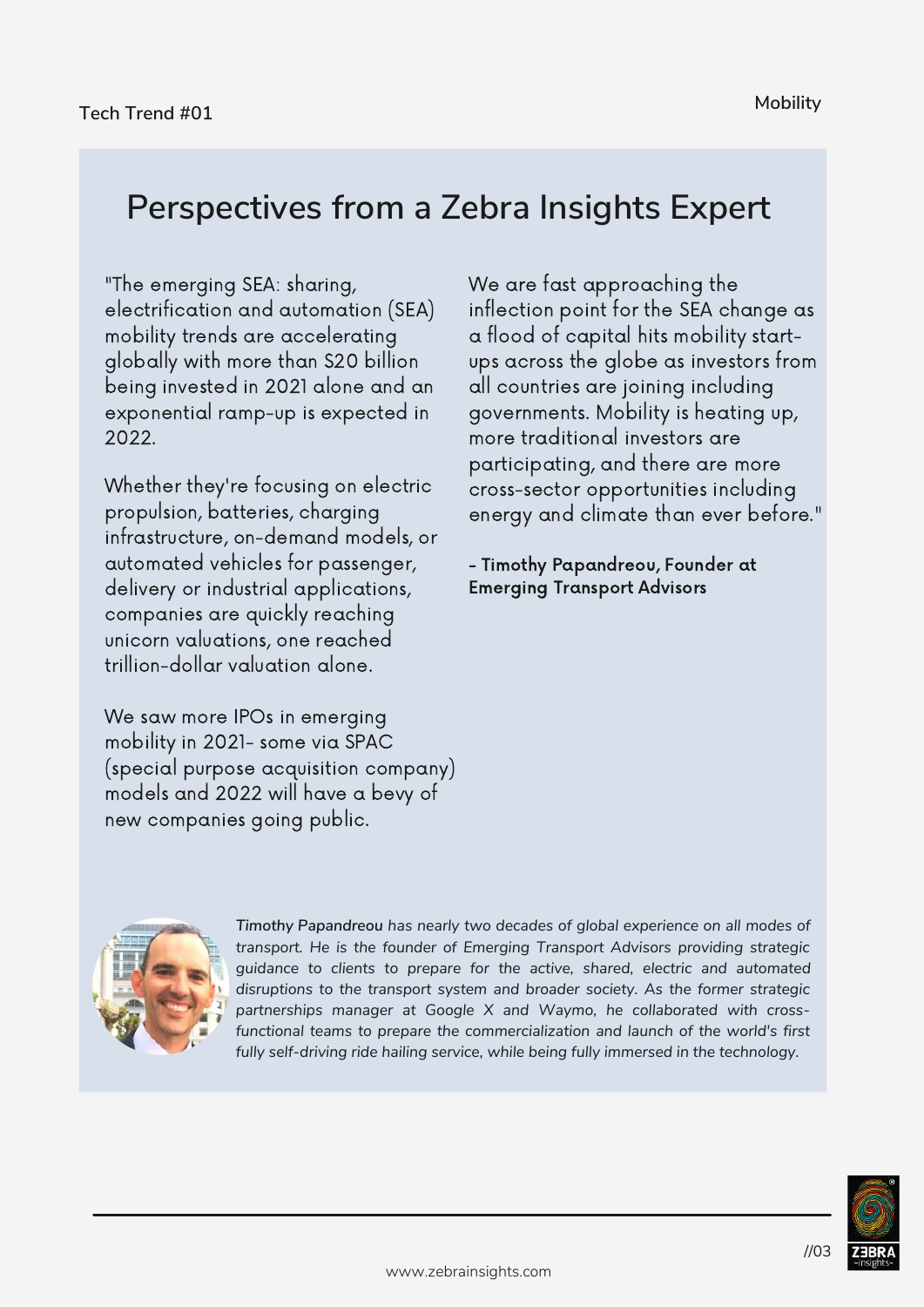

### **Tech Trend #02: FinTech in 2022**

#### **Perspectives from a Zebra Insights Expert**

"The first digital revolution was catalysed by the rapid commercialisation of the Internet over two decades ago. The Internet allowed for the digitisation of information, resulting in radical business model innovations that have disrupted traditional businesses across all industries. The digital economy is rapidly growing, already representing roughly 40% of GDP for developed countries like the US and China.

The next digital revolution, driven by blockchain technologies, represents the digitisation of value across all asset classes, from currencies to capital markets to commodities to real estate, to virtual goods.

Indeed, the global consensus on digital currencies and digital assets has surpassed a critical inflection point with both institutional adoption and massive retail demand. Some of the top global financial institutions, ranging from investment banks such as J.P. Morgan and Goldman Sachs, payment companies such as Visa and Paypal, asset managers such as Blackrock, insurance companies such as MassMutual, and endowments such as MIT, Stanford, and Yale, have all mobilized to embrace the world of digital currencies and digital assets.

The next emerging trend for 2022 is the mass institutional adoption of regulated digital currencies.

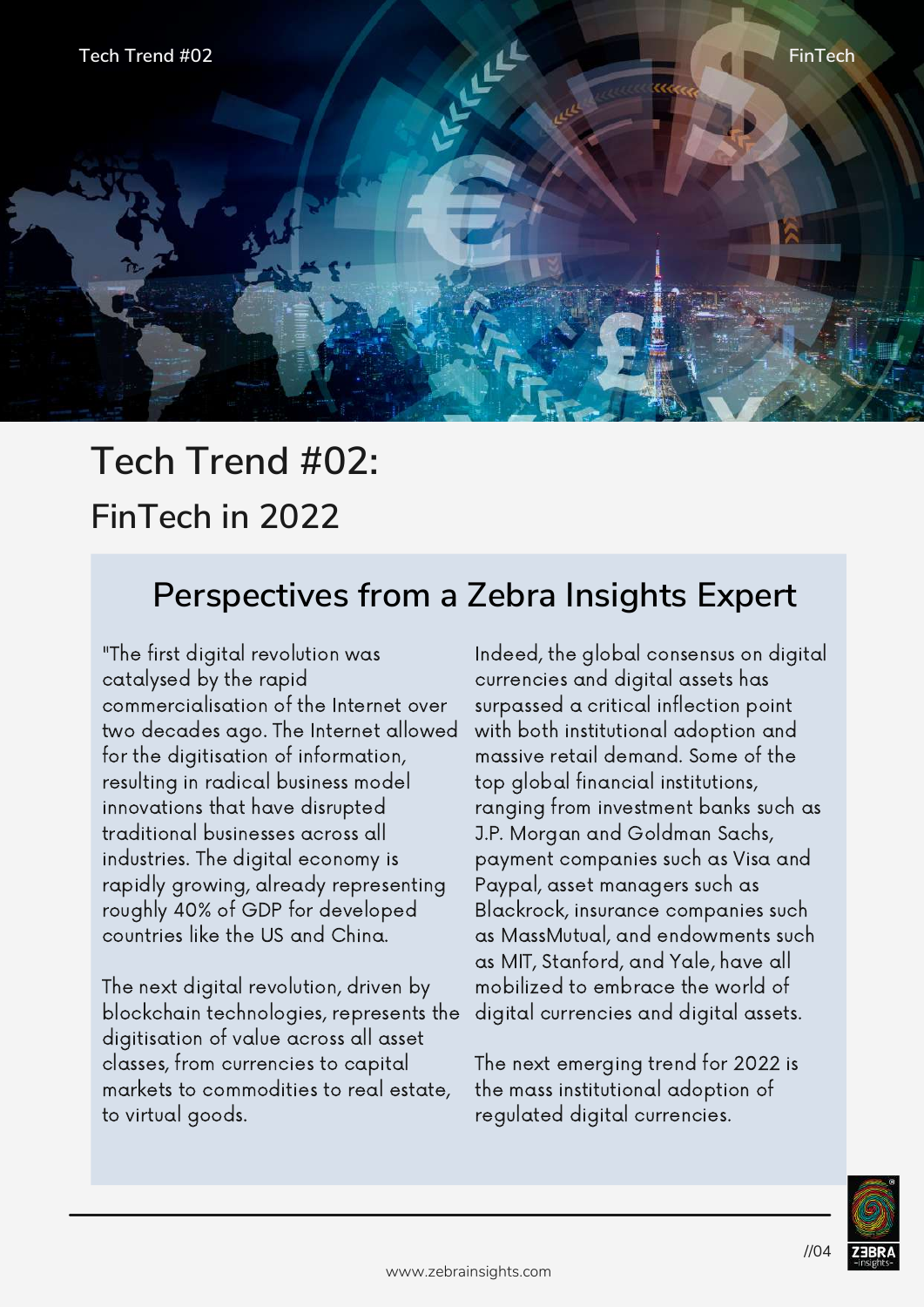#### Unregulated crypto

(Bitcoin/Ethereum/etc) was a US\$3 trillion market at its high point last year, but will hit regulatory headwinds as governments around the world attempt to reduce risk and maintain control over their financial ecosystems. The regulated digital currencies market is potentially orders of magnitude larger than unregulated crypto as institutional adoption by central banks, financial institutions finally hit mainstream adoption over the next half decade. 86% of central banks are investigating central bank digital currencies (CBDCs), with 1/5 of the world population using them within 3 years according to the Bank of International Settlements.

In a few years there will be a digital euro, and dozens of other major economies from Japan, South Korea, Hong Kong, Singapore, Sweden, South Africa, UK, France, etc. and even the US Fed is now considering a digital dollar. Private digital currencies such as stablecoins already represent 20x growth last year from the decentralised finance (DeFi) boom, with US\$150 billion and \$1.5 trillion transactional volumes and represent huge growth potential as well."

- Michael Sung, Chairman at Carbon Blue Innovations; Founder & Co-Director at Fudan Fanhai Fintech Research Center in Shanghai, China



by bank transfer. <sup>2</sup> Share of card-not-present transactions in overall transactions, based on transaction counts. These remote transactions are often for online sales ("e-commerce"). The sample comprises AR, AU, BR, CA, CH, DE, ES, GB, HK, IN, IT, JP, NL, RU, SE, SG, US and ZA. The black vertical line in the centre panel indicates 11 March 2020. <sup>3</sup> Based on p each bucket. The score can take a value of 0 when there is no announced project, 1 in case of research studies, 2 in the case of an ongoing or completed pilot and 3 for a live CBDC. For more information see Auer et al (2020).

*Source: Bank of International Settlements 2020*



*Michael Sung is the founder and chairman of CarbonBlue Innovations, a tech transfer platform for commercialising internationally sourced blockchain, fintech and digital finance innovation in developing countries. He is also co-director of the Fintech Research Center at the Fanhai International School of Finance at Fudan University. Michael is a member of the China Digital Finance Advisory Group for the UN Task Force on Digital Financing of the SDGs, CBDC Committee for the World Digital Economy Council, China Ambassador for the Global Blockchain Business Council.*

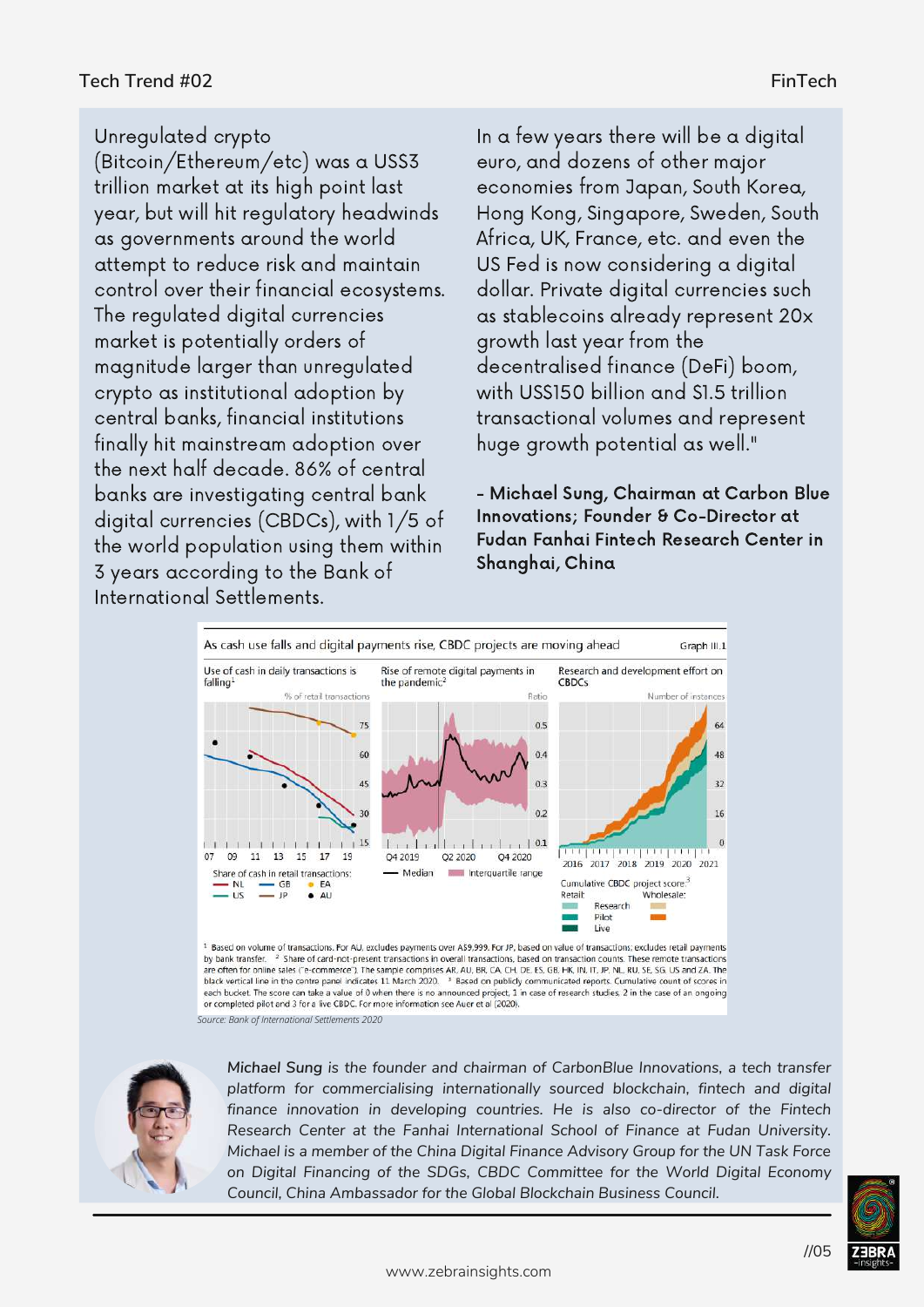

#### **Tech Trend #03:**

#### **HealthTech and Neuroscience in 2022**

2022 might be another breakthrough year for healthtech and neuroscience as the pandemic has shown how much work remains to be done — not just to stop COVID-19, but to build a better future for everyone.

According to Deloitte, 2021 was one of the biggest years ever for digital health-tech investments and revenue growth and they predict that 2022 could be even more impressive if companies focus on integrated solutions that address health care costs, access, interoperability, health equity, and the drivers of health. Collaborations between industry partners with interdisciplinary skills will become the new normal in 2022, while overall investment in pioneering research, as well as mergers and acquisitions, should continue to remain very strong.[2]



For instance, recently Harvard University launched the Kempner Institute for the Study of Natural and Artificial Intelligence, a new university-wide initiative standing at the intersection of neuroscience and artificial intelligence, seeking fundamental principles that underlie both human and machine intelligence. The fruits of discoveries will flow in both directions, enhancing understanding of how humans think, perceive the world around them, make decisions, and learn, thereby advancing the rapidly evolving field of AI. The Kempner Institute is funded by Chan Zuckerberg Initiative (CZI) which is setting ambitious goals and a mission to

support the science and technology that will make it possible to cure, prevent, or manage all diseases by the end of the century.

*Source: StatrtUp Health Insights 2021*



[2] 2021 was Huge for Health [Tech…2022](https://www2.deloitte.com/us/en/blog/health-care-blog/2021/2021-was-huge-for-health-tech-2022-may-be-bigger.html) May be Bigger | Deloitte US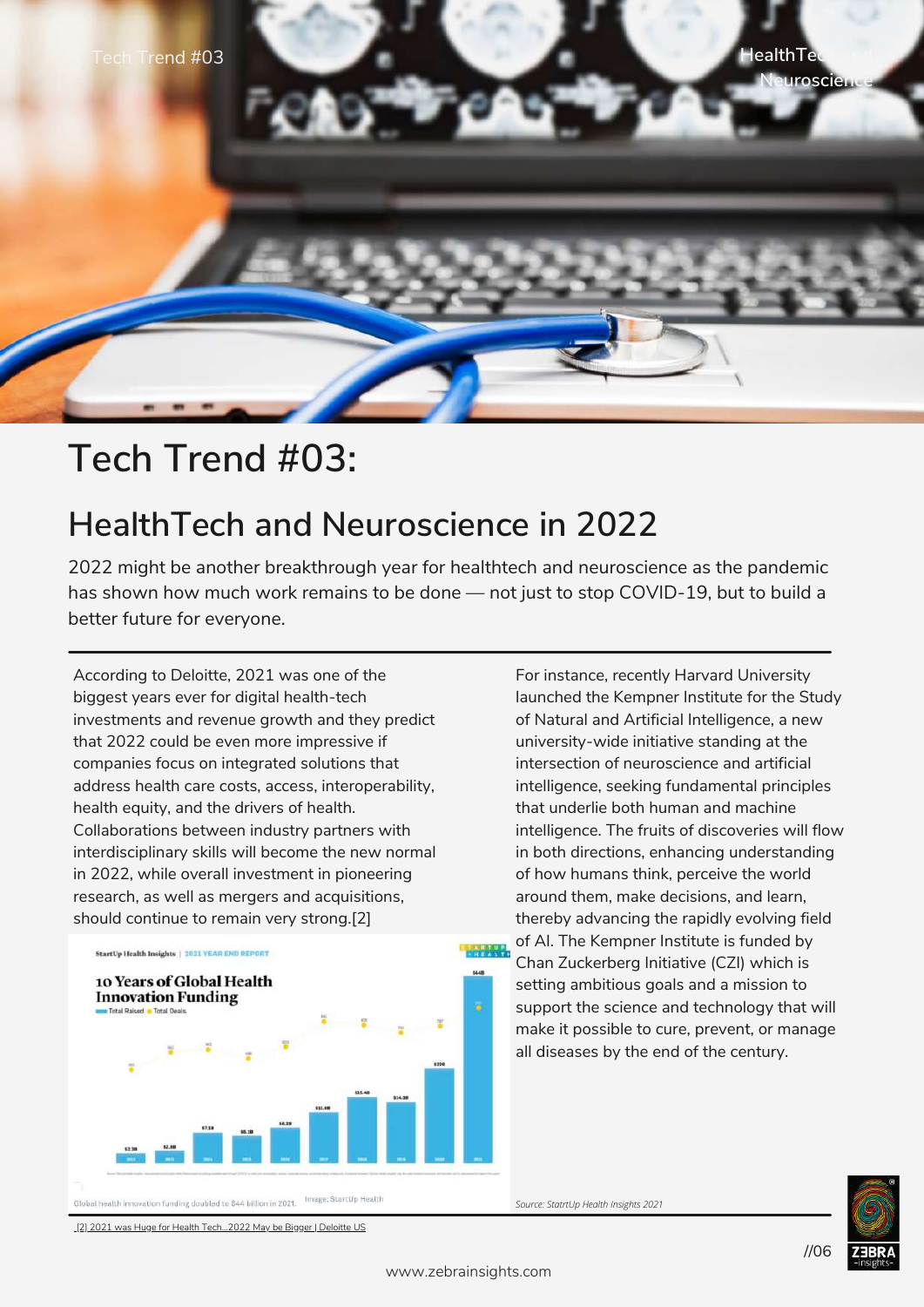#### **Perspectives from a Zebra Insights Expert**

"The future of technology will emphasize personalized experiences, that is, our technology will dynamically adapt to how we feel, how we act, and to our cognitive state of alertness. We can already see the emergence of the foundational enabling sensor technology and analytic systems that will make dynamically adaptive interface systems possible. As wearable sensors become more common as part of our healthcare and our wellness system, the leading technology companies are harvesting large data sets that will facilitate the development of next-generation human-technology interface systems.

This will lead to the development of improved "Human to Machine Interactions" - an improved way to work with technology that is faster than texting or typing.

On the horizon are systems that understand not just what you say - but by evaluating your facial expressions, your hand and body gestures, your voice tone, and your eye gaze - nextgeneration interface systems will be able to understand your intent and to dynamically adjust their response to match your mood, your alertness level, and your cognitive status.

Our buildings, our communication systems, our transportation systems (IE:smart cars), our entertainment systems, our work, and our home environments - all will be made easier to use, more comfortable, and more efficient as the next generation of "aware" interface technology is developed and applied."

- Dr. Walter Greenleaf, Neuroscientist and Digital Health Expert at Stanford University Virtual Human Interaction Lab



*Dr. Walter Greenleaf is a neuroscientist and a medical technology developer working at Stanford University. With over three decades of research and development experience, Walter is considered a leading authority in the field of digital medicine and medical virtual reality technology. In addition to his research at Stanford University, Walter is SVP of Strategic & Corp. Affairs to MindMaze and Chief Science Advisor to Pear Therapeutics.*

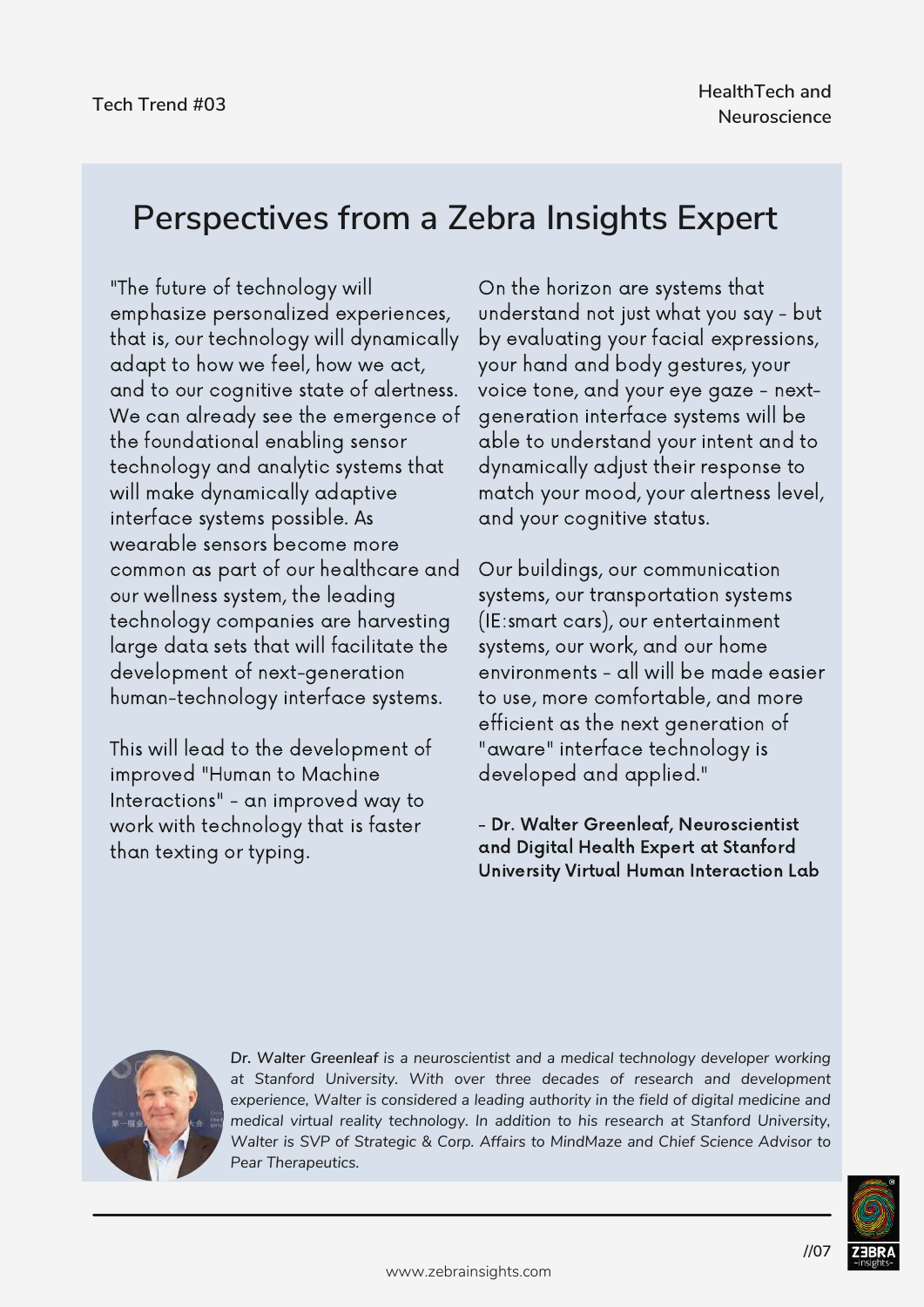

### **Tech Trend #04:**

### **Metaverse in 2022**

In the summer of 2021, Facebook founder Mark Zuckerberg announced an ambitious new initiative, a Metaverse, which would allow you to physically feel the presence of other people through space.

Zuckerberg sees the metaverse as the "successor to the mobile internet," an invention that reshaped all our lives by allowing us to go online anywhere. The creation of the metaverse, according to the entrepreneur, will take five years, but the first important steps will be taken as early as 2022.



As the US and China are ramping up competition to see who will win the future of global technology, Tencent is introducing its own concept of "Hyper Digital Reality", the combination of games and tech innovations leading to increasing real-world benefits.

However, in September 2021, Tencent filed to register nearly 100 metaverserelated trademarks, including "QQ Metaverse", "QQ Music Metaverse" and "Kings Metaverse" – corresponding to the names of the company's messaging app, music-streaming platform and mobile game Honour of Kings.

*Source: Metaverse Market Capitalization, Statista 2021[3]*



[3] Market [capitalization](https://www.statista.com/statistics/1280565/global-market-cap-metaverse-facebook-gaming/) of the metaverse, Facebook and gaming worldwide as of October 2021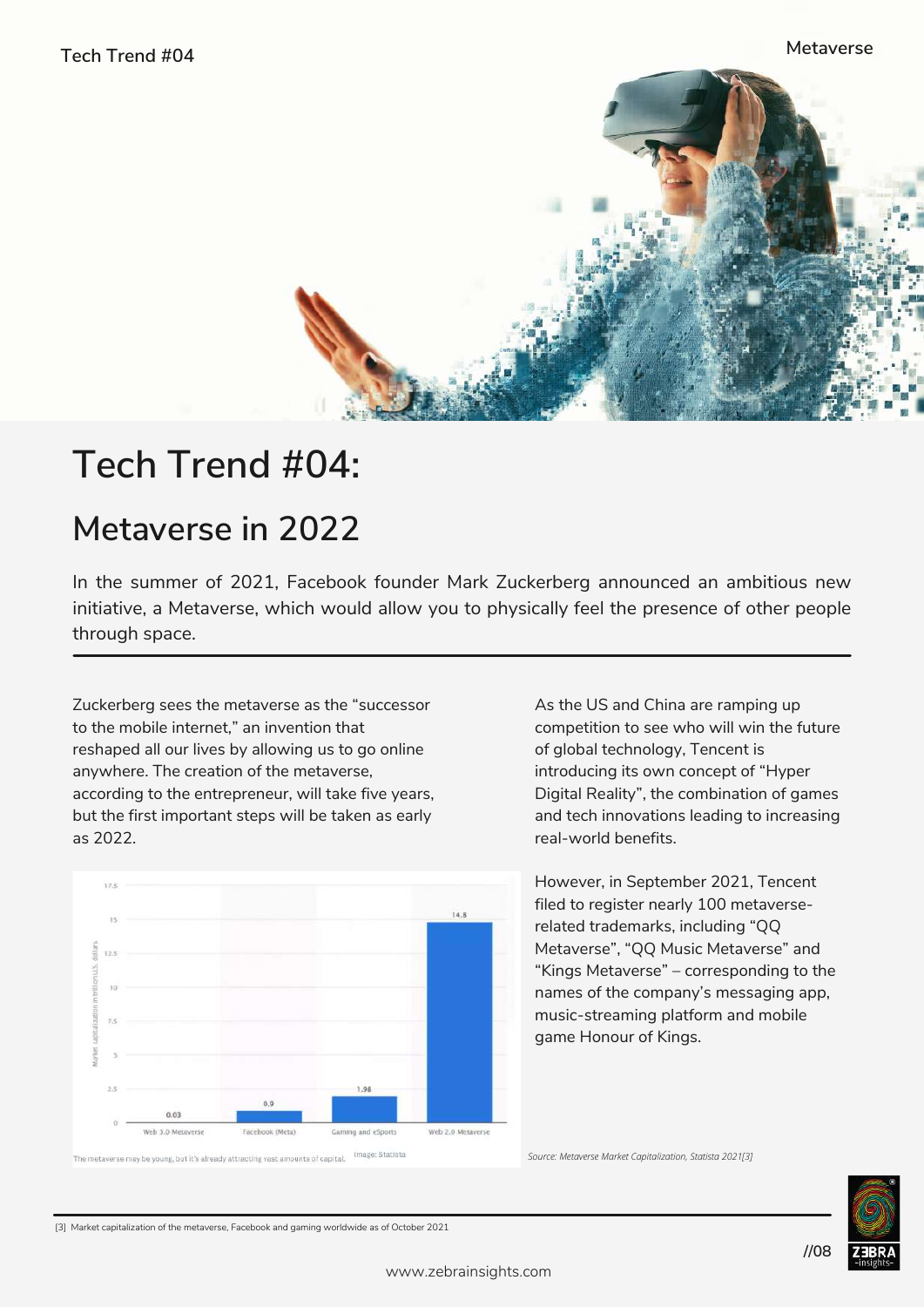#### **Perspectives from Zebra Insights Experts**

"As an internet & gaming entrepreneur, I tend to see a binary world. I see Metaverse built on two strands:

On the front-end, think of Metaverse as an immersive world in which we can participate, be it for playing, shopping, working, or changing society.

Think of gaming, online games, augmented reality and virtual reality, virtual world — and the future of work or commerce. Think of Ernest Cline's 2011 novel "Ready Player One" as an imaginative reference point for what the Metaverse could look like. On the back-end, think of an infrastructure that allows money (think of Bitcoin but also Terra LUNA — a decentralized financial infrastructure and blockchain protocol) and people to move freely, with smart contracts (ETH), decentralized and interoperable universes. Think of decentralized banking, identity management and economics."

- Ludovic Bodin, Tech Entrepreneur and Founder at Kalibrio Capital

"The metaverse is coming into the real world! This year we will see brands embracing new opportunities to create large-scale spectacles, community collaborations, and gamified activations through augmented reality and geolocation. Brands will push to expand messaging around NFTs and the cryptoconomy to wider audiences, attempting to shift perceptions of elitism to something more inclusive in order to create a sustainable marketplace."

#### - Amelia Kallman, Futurist, Founder at The Big Reveal



Passionate speaker and futurist, **Amelia Kallman** specialises in AI, New Realities and emerging technologies. She consults on global trends of innovation and impact of new technologies on business and humankind.



*Ludovic Bodin is an investor and tech entrepreneur. He has 20+ years of experience in the tech and video games industry, first as an entrepreneur and now as an investor. As Co-Founder and Managing Director at Kalibrio Capital, Ludovic actively invests in tech, blockchain and AI companies. Out of his many successful investments, two companies already passed unicorn level, with a valuation superior to \$1B. Ludovic is the Chairman of International Investment for France AI Hub, and co-founder of the European Applied AI alliance.*

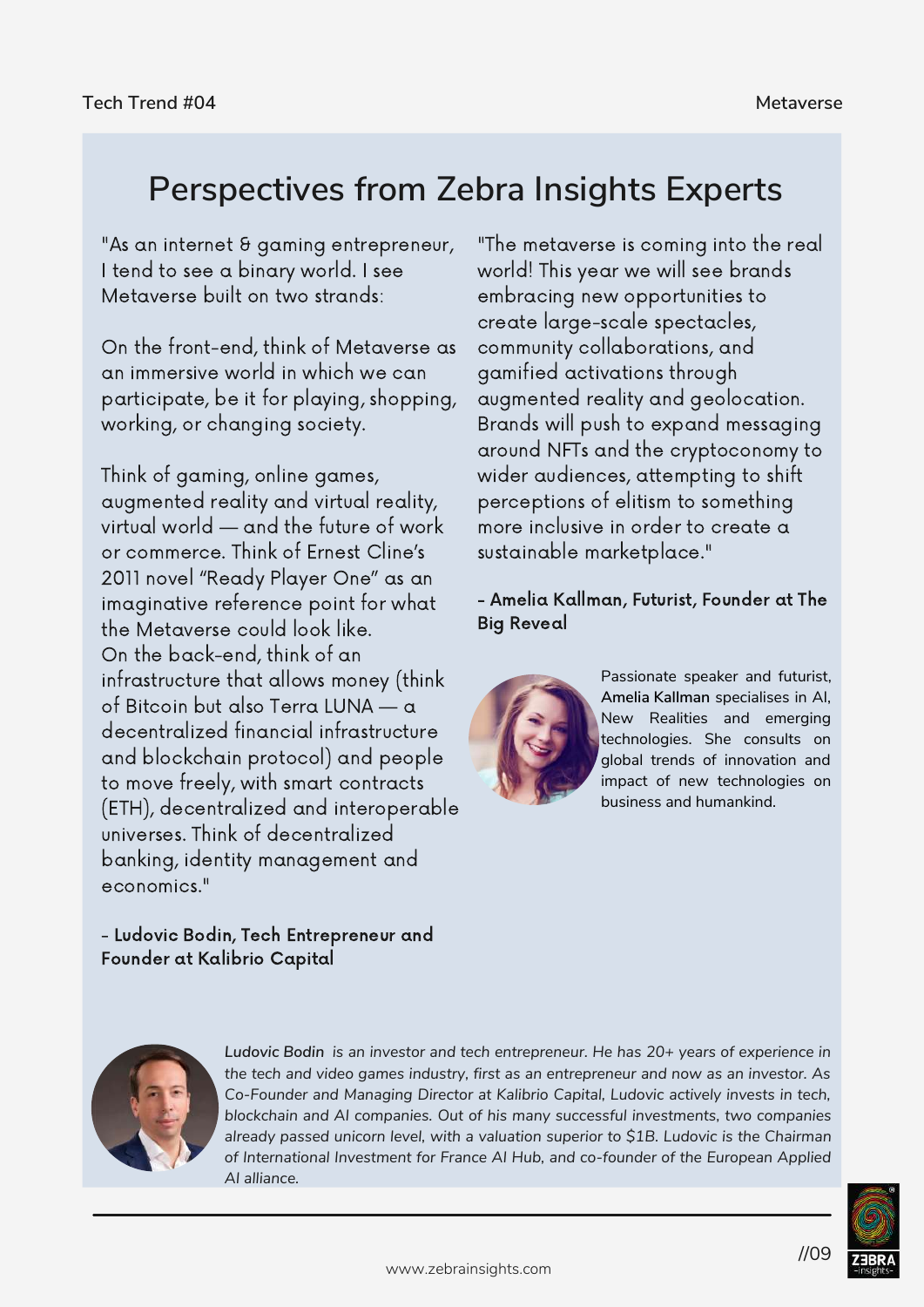

### **Tech Trend #05:**

#### **Future of Work and Education in 2022**

The COVID-19 pandemic has transformed the workforce in various ways. To start, many employers now accept—even embrace—remote and hybrid workplace models. Artificial intelligence (AI) and automation within organizations have also rapidly become much more prevalent and essential for business success and output.

According to McKinsey, the lack of tech-savvy talents is one of the main challenges in the path to digital transformation.[4] One of the most overlooked elements in digital transformation is the role of training new employees and providing ongoing professional support to existing ones. Leaders recognise that focusing on upskilling employees and career pathing can help their organisations close skills gaps.

In the current fast-paced economy, learning should be seen as a lifelong endeavor for individuals at every stage of their career. Higher education systems and its partners should be adapting in order to provide the workforce the foundational competencies and skills they'll need, both now and into the future.

#### Job landscape

By 2025, new jobs will emerge and others will be displaced by a shift in the division of labour between humans and machines, affecting:



*How the jobs landscape will change in the next five years [5]*

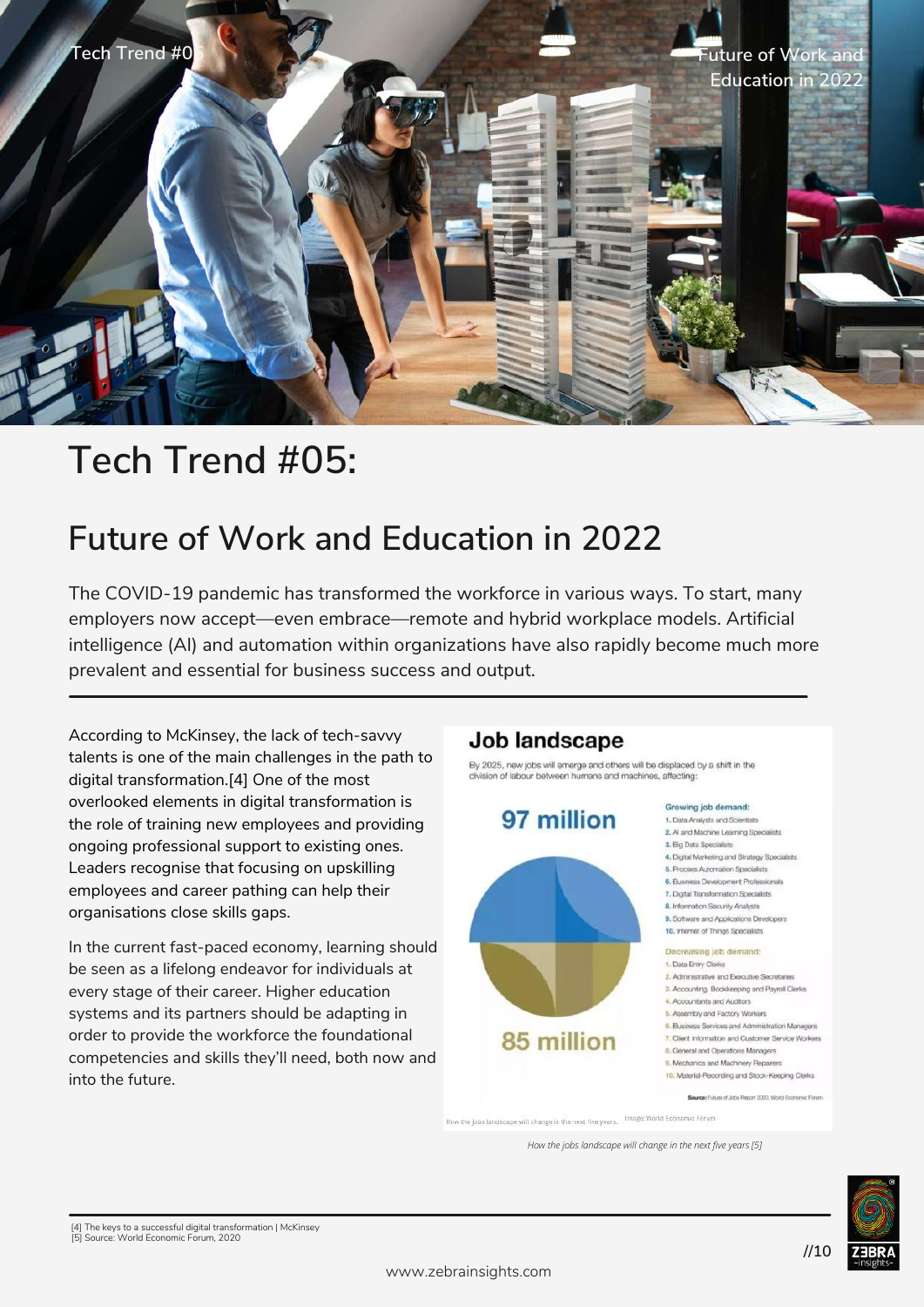#### **Perspectives from Zebra Insights Experts**

"2022 is another great transition year where the symbio-intelligent processes of our economy will continue to progress, closing the gap between machines and humans in ways that will generate even more convergence. With global reassessed labor policies and practices, the next months will be crucial and critical to the transformation of the future of work into something actionable and tangible as our skill sets are moving into the cognitive era."

- Dr. Mark Esposito, Professor, Senior Advisor to Governments, and Co-Founder & Chief Learning Officer at Nexus FrontierTech

> *Mark Esposito is recognized internationally as a top global thought leader in matters relating to The Fourth Industrial Revolution, the changes and opportunities that technology will bring to a variety of industries. He is Co-Founder & Chief Learning Officer at Nexus FrontierTech, an AI scale-up venture. He is a global expert of the World Economic Forum and advisor to national governments.*

"In 2022 the conversation will move on from the challenges of remote working, to refocus on the bigger disruptions we face, including Gen-Z entering the workforce, the crisis of attention, the threats of technofeudalism, and ethical responsibility and accountability. More companies will invest in and use XR solutions to combat the strains of remote working in areas such as collaboration, training, and onboarding."

#### - Amelia Kallman, Futurist, Founder at The Big Reveal

"In 2022, I predict that EdTech will be designed not only to serve the existing education system but catalyze the rise of new and alternative models of education for all. Globally, we are seeing the rise of challenger schools and universities that reimagine how, why, what, and where we learn in order to better serve the upcoming generation. It is going to serve as a fascinating case study in systems change."

#### - Raya Bidshahri, Founder & CEO at School of Humanity



*Raya Bidshahri is a serial education entrepreneur, keynote speaker, and awardwinning educator. She is the Founder and Chief Executive Officer of the School of Humanity, a revolutionary online high school with a progressive model and skillbased curriculum. She serves as an advisory board member to multiple EdTech companies and is a member of the Bett Future Education Council.*